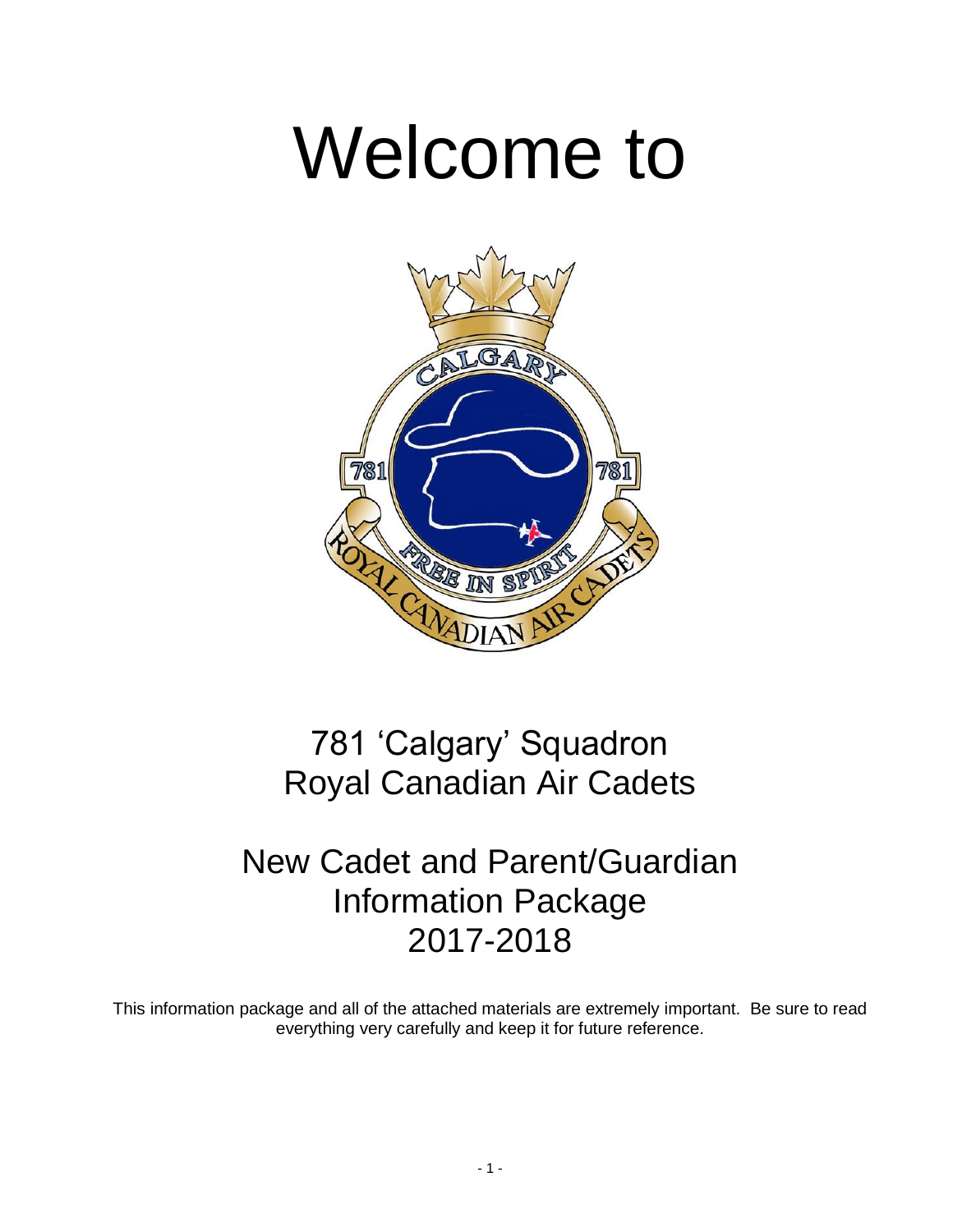This package will provide you with some general information about the Air Cadet program and specifically about 781 'Calgary' Squadron. We are sure that you will find the Air Cadet program has much to offer you, and having become a member of 781 Squadron, we know you will enjoy many fulfilling experiences with the greatest youth organization available to young Canadians. If you do not find the answers to your questions in this package, please contact the Squadron or the Parents Association of 781 Squadron (phone numbers appear later in this package).

#### **History**

The Air Cadet League of Canada is a national charitable, non-profit organization that was formed in April 1941 with the idea to create "a select corps of teen-aged youths who would devote some of their spare time to preparing for the day when they would take their places as aircrew in the ranks of the RCAF." (from the Air Cadet League of Canada website, August 27<sup>th</sup>, 2006). After World War II, the League continued to provide aviation training and citizenship activities for Canada's youth in partnership with the Royal Canadian Air Force (1941-1968) and later with the Department of National Defence (1968 – present). In July 1975, participation by girls in the cadet movement was approved by Parliament and female cadets now account for about 30% of the total air cadet enrolment across Canada. For more information about the League, please see their website at [www.aircadetleague.com.](http://www.aircadetleague.com/)

#### **Aims of the Air Cadet Program**

The aims of the Air Cadet program are:

- To develop in youth the attributes of good citizenship and leadership;
- To promote physical fitness; and
- To stimulate an interest in the air element of the Canadian Armed Forces.

The motto for the Air Cadet program is: To Learn – To Serve - To Advance

#### **781 'Calgary' Squadron**

781 'Calgary' Squadron was formed on March  $6<sup>th</sup>$ , 1969. Since then, many young people have been trained to become better individuals and have enjoyed the many benefits associated with being a part of our dynamic team of dedicated Air Cadets.

Air Cadets has proven to be a very valuable program for many young Canadians. The skills that are learned in the program are some of the essential ones used throughout life. The Air Cadet organization prides itself on its ability to train young people to accept responsibility as they develop leadership skills in the various tasks that they perform. Opportunities open to Air Cadets are numerous. Few organizations offer training to their members as extensive as that offered to Air Cadets. The chance to become a pilot, learn about airport operations, train as a leader, develop as a musician, learn valuable bush survival skills, or travel to foreign countries – these are only a sampling of the opportunities. It is up to the cadet to choose which programs will be pursued, and a cadet's career will develop around individual interests. In short, the Air Cadet movement has a lot to offer those who are ready to dedicate themselves to gaining the valuable experiences offered in the many programs.

781 Squadron is dedicated to the development of its cadets. In the past, we have proven ourselves as a very successful squadron. Above all, our cadets become very proud of their involvement in the squadron and enjoy the feeling of success after a lot of hard work, dedication, and determination. Our belief in the abilities of our cadets is evident in their involvement in the operation of the squadron. We provide a balanced training program for our cadets, allowing plenty of room to develop personal strengths within a team environment. 781 'Calgary' Squadron has something to offer everyone, so we welcome you to COME FLY WITH US!!!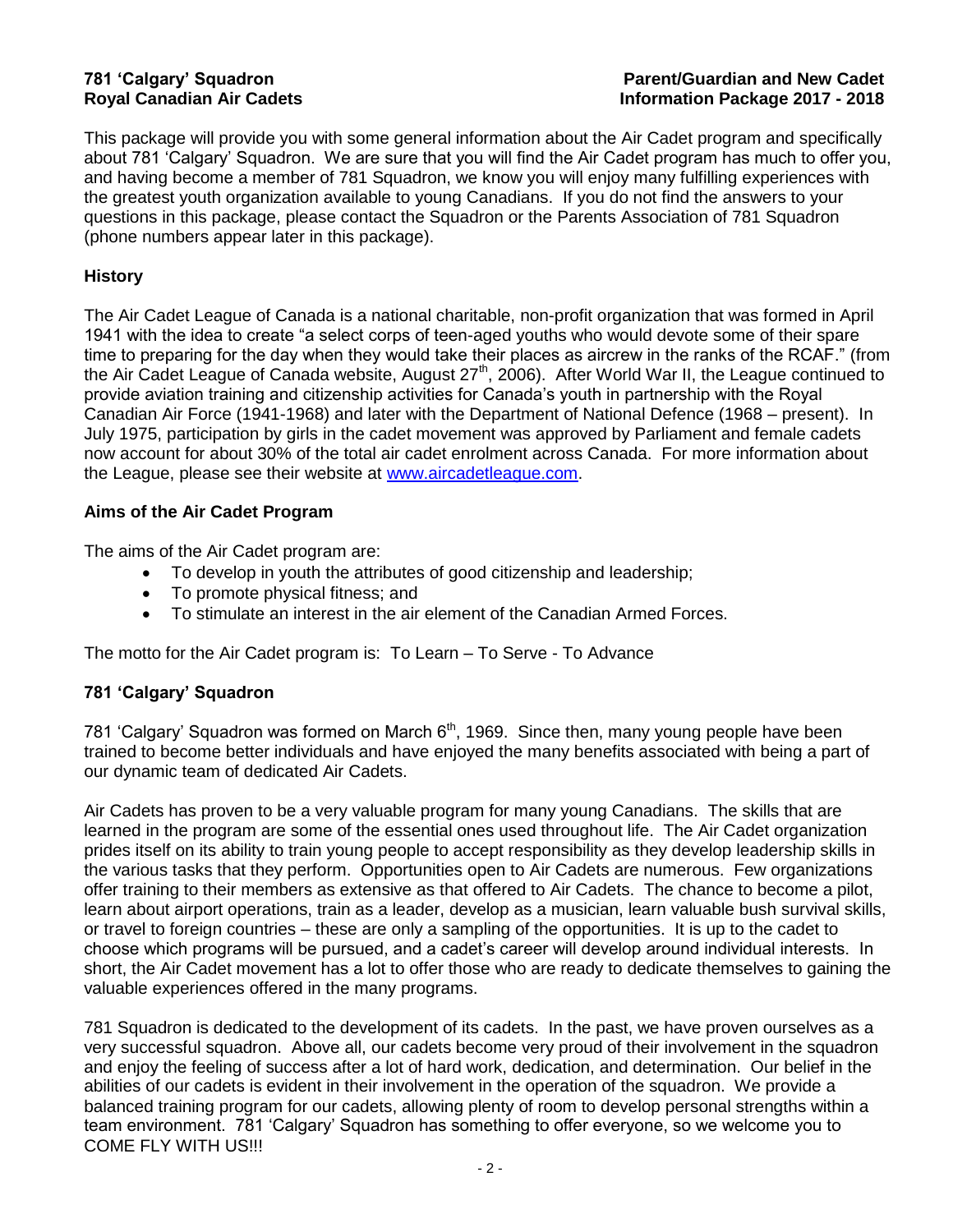#### **Administration / Operation of the Squadron**

Highly qualified officers of the Cadet Instructors Cadre (CIC) staff 781 Squadron and several dedicated Civilian Instructors. The Commanding Officer (CO) leads this group of specially trained men and women as they perform the administrative, support and training tasks needed to help the cadets of 781 Squadron successfully complete all of the year's training objectives and activities. To this end, the squadron is organized into 3 main departments: Administration, Training and Supply, each led by a CIC officer or dedicated Civilian Instructor. Other officers and civilian instructors have additional responsibilities such as Band Officer or Range Officer.

**Administration:** The Administration department is responsible for all of the paperwork relating to cadet records including enrolment, attendance, promotions, summer camps, awards, etc. They also handle all of the correspondence and critical files maintained by the squadron. This is where you go for information about joining or leaving the squadron. If you have moved, be sure to let the Administration Officer know your new address, phone number and e-mail address so we can contact you! Each September when regular training parades begin, you will be asked to check and update your contact information and medical information if anything has changed. Also, a camp contact officer is appointed each year to oversee the summer camp process and to work closely with the Administration Officer to make sure that all of the applications are complete, accurate and submitted on time, and that the cadets receive and understand all of their summer camp travel information.

**Training:** The Training department is responsible for delivering the entire training program each year, including all of the mandatory, support and optional training for all cadet levels. The Training Officer coordinates more than 15 instructors, including officers, civilian instructors and senior cadets, as they teach everything from basic drill, range safety and uniform care to principles of flight, meteorology and leadership. This is the group that arranges field training exercises, coordinates the squadron's participation in the Duke of Edinburgh Award program, and makes sure the maximum number of cadets get to go on familiarization flights (power) and gliding each year. They also arrange all of the special training events like roller-skating nights, sports activities, effective speaking, and physical fitness testing.

**Supply:** The Supply department is where you go for all of your uniform needs. Throughout your cadet career, you will be in and out of Supply every time you outgrow your boots, wear out your grey wool socks, or when you find your pants or tunic sleeves are just way too short – again! If you damage or lose any part of your uniform, this is where you go to immediately report the problem and request replacement of the pieces you need. The Supply Officer also makes sure there are plenty of rank insignia (badges) on hand whenever promotions take place! And when you turn 19 and have to leave the cadet program, or whenever you decide to leave the squadron, this is where you go to return your uniform.

#### **Weekly Squadron Training (Mandatory Training)**

781 Squadron parades (meets) on Wednesday nights, September through June, from 1830 Hrs (6:30 PM) to 2130 hrs (9:30 PM). Weekly parades are mandatory for all cadets. If cadets cannot attend a parade night or special activity, it is imperative that they (*the cadet, not their parents*) call the squadron office telephone (403-289-1617, 24 hours) and leave a message indicating their name, rank, what flight they are in, and the reason for not attending before the evening training commences. This assists squadron staff in maintaining accurate records for excused absences.

During weekly training, the cadets participate in a variety of activities. As a cadet progresses through the program, new and different classes are introduced – such as leadership and instructional techniques – to help the cadet develop the various skills necessary to advance through the Air Cadet program. All classes are designed to enhance a cadet's knowledge in accordance with the aims of the Air Cadet program.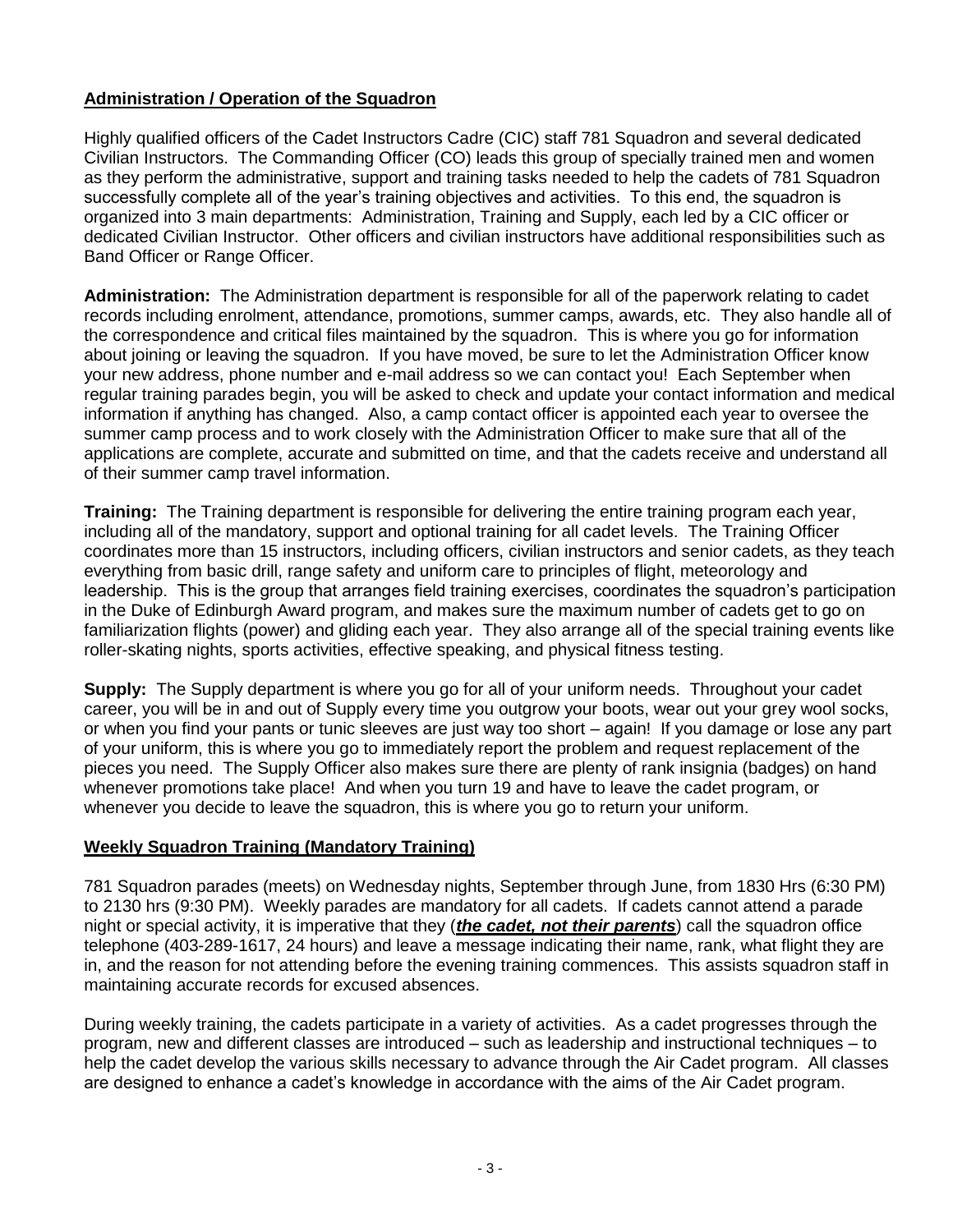#### **Mandatory Support and Optional Training**

In addition to weekly training, 781 Squadron offers a number of mandatory support and optional training activities to further a cadet's skill development and interests. These activities take place on weeknights or weekends, depending on the type of activity. Most of these activities are optional to cadets who wish to participate in them. However, some are requirements in order for a cadet to move on to the next level of training (see section titled "Air Cadet Mandatory Level Training Program" on page 9). Support/Optional training activities may include:

- 
- 
- 
- 
- 
- Ground School **Contract Contract Contract Contract Contract Contract Contract Contract Contract Contract Contract Contract Contract Contract Contract Contract Contract Contract Contract Contract Contract Contract Contract**
- Bush survival training Compulsory & Precision drill team
- Familiarization flying Band (military brass & reed)
- First aid training  **Band (pipes & drums)**
- Range **Citizenship tours & activities** 
	- Gliding **Effective Speaking** 
		-

#### **Summer Camps**

A number of summer camps are available to eligible cadets. Each squadron is allotted a limited number of positions in the various camps. Decisions on which cadets are to attend summer camps are based on the cadet's efforts and attendance during the training year. A cadet must be enrolled in the squadron by December 31<sup>st</sup> to be eligible for a summer camp. Living and transportation expenses to and from summer camp are paid for the cadets by DND.

The current categories and summer camps offered to Air Cadets are:

| <b>Category</b>         | <b>Camp Name</b>                        | <b>Duration</b> |
|-------------------------|-----------------------------------------|-----------------|
| <b>General</b>          | <b>General Training</b>                 | 2 Weeks         |
| Leadership              | <b>Basic Leadership</b>                 | 3 Weeks         |
| Leadership              | Leadership and Ceremonial Instructor    | 6 Weeks         |
| <b>Sports/Fitness</b>   | <b>Basic Sports</b>                     | 3 Weeks         |
| <b>Sports/Fitness</b>   | <b>Fitness and Sports Instructor</b>    | 6 Weeks         |
| <b>Survival/Camping</b> | <b>Basic Survival</b>                   | 3 Weeks         |
| <b>Survival/Camping</b> | <b>Survival Instructor</b>              | 6 Weeks         |
| <b>Marksmanship</b>     | Air Rifle Marksmanship                  | 6 Weeks         |
| <b>Music</b>            | Military Band - Basic Musician          | 3 Weeks         |
| <b>Music</b>            | Military Band - Intermediate Musician   | 6 Weeks         |
| <b>Music</b>            | Music Course - Levels 4 and 5           | 6 Weeks         |
| <b>Music</b>            | Pipes and Drums - Basic Musician        | 3 Weeks         |
| <b>Music</b>            | Pipes and Drums - Intermediate Musician | 6 Weeks         |
| <b>Music</b>            | Pipes and Drums - Levels 4 and 5        | 6 Weeks         |
| <b>Aviation</b>         | <b>Basic Aviation</b>                   | 3 Weeks         |
| <b>Aviation</b>         | Basic Aviation Technology and Aerospace | 3 Weeks         |
| <b>Aviation</b>         | <b>Advanced Aviation</b>                | 3 Weeks         |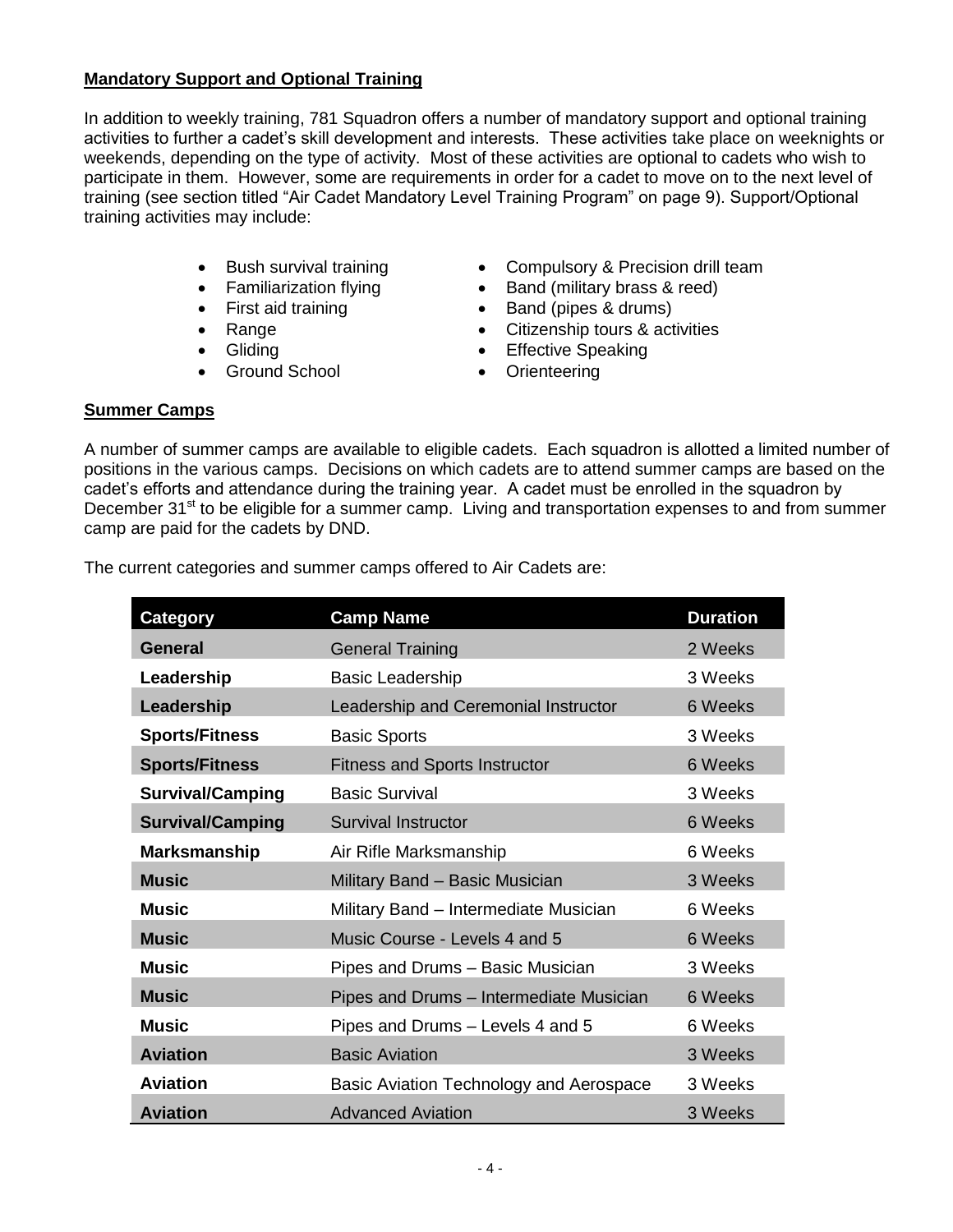Unfortunately, not all cadets can attend summer camps, but it is an excellent opportunity for those who do apply and are selected. It is important to remember that attendance at summer camps is a privilege that must be earned through hard work and dedication throughout the training year.

In addition to summer camps, a number of advanced training (scholarship) courses are available to Air Cadets. The Air Cadet League assists with the selection of qualified cadets through a thorough application and interview process. The most deserving cadets are privileged to attend these courses.

| Category         | <b>Camp Name</b>                                                                                                                                    | <b>Duration</b> |
|------------------|-----------------------------------------------------------------------------------------------------------------------------------------------------|-----------------|
| <b>Aviation</b>  | <b>Glider Pilot</b>                                                                                                                                 | 6 Weeks         |
| <b>Aviation</b>  | Power Pilot (Private Pilot Flying Training)                                                                                                         | 7 Weeks         |
| <b>Aviation</b>  | <b>Advanced Aerospace</b>                                                                                                                           | 6 Weeks         |
| <b>Technical</b> | Advanced Aviation Technology Course - Airport<br>Operations                                                                                         | 6 Weeks         |
| <b>Technical</b> | Advanced Aviation Technology Course - Aircraft<br>Maintenance                                                                                       | 6 Weeks         |
| <b>Exchange</b>  | International Air Cadet Exchange (Australia, Belgium,<br>France, Hong Kong, Netherlands, New Zealand,<br>Singapore, Sweden, Turkey, U.K, or U.S.A.) | $2 - 3$ Weeks   |

The current advanced training (Scholarship) courses are:

Senior cadets can also apply for on-the-job training as a staff cadet at a summer training centre. They may be involved directly in training junior cadets or in a training support role. These cadets are paid a daily rate.

#### **Supervising Air Cadets**

Officers and civilian instructors who work with the squadron on a spare-time basis supervise air Cadets during all training exercises. The officers are members of a branch of the Canadian Forces Reserve known as the Cadet Instructor Cadre (CIC). Civilian Instructors who have special knowledge or skills that help enhance the cadet-training program help them. Many of the officers and civilian instructors are former cadets themselves; others are individuals who have become interested in the Air Cadet program for various reasons.

#### **The Role of Senior Cadets at 781 Squadron**

In meeting the aims of the Air Cadet program, 781 Squadron believes that well-trained cadets are able to accept many of the various responsibilities within the squadron. As our cadets progress, they learn many valuable life skills such as leadership, communication, self-discipline, organization, and teamwork. These skills enable them to become directly involved in the weekly operation of the squadron. Senior cadets instruct classes, supervise cadets, conduct parades, and organize support-training activities, along with many other important tasks. Under the supervision of the officers and civilian instructors, the senior cadets play an integral role in the operation of the squadron.

#### **Squadron Funding**

Although there are no fees involved in becoming an Air Cadet, it is important to realize that the squadron must raise money in order to operate. 781 Squadron has a Squadron Sponsoring Committee (SSC) also called Parents Association that is responsible for providing much of the funding necessary for the squadron's activities. The SSC organizes various fundraising activities throughout the year and cadets are expected to participate in these events. Parents/Guardians are also expected to get involved and help out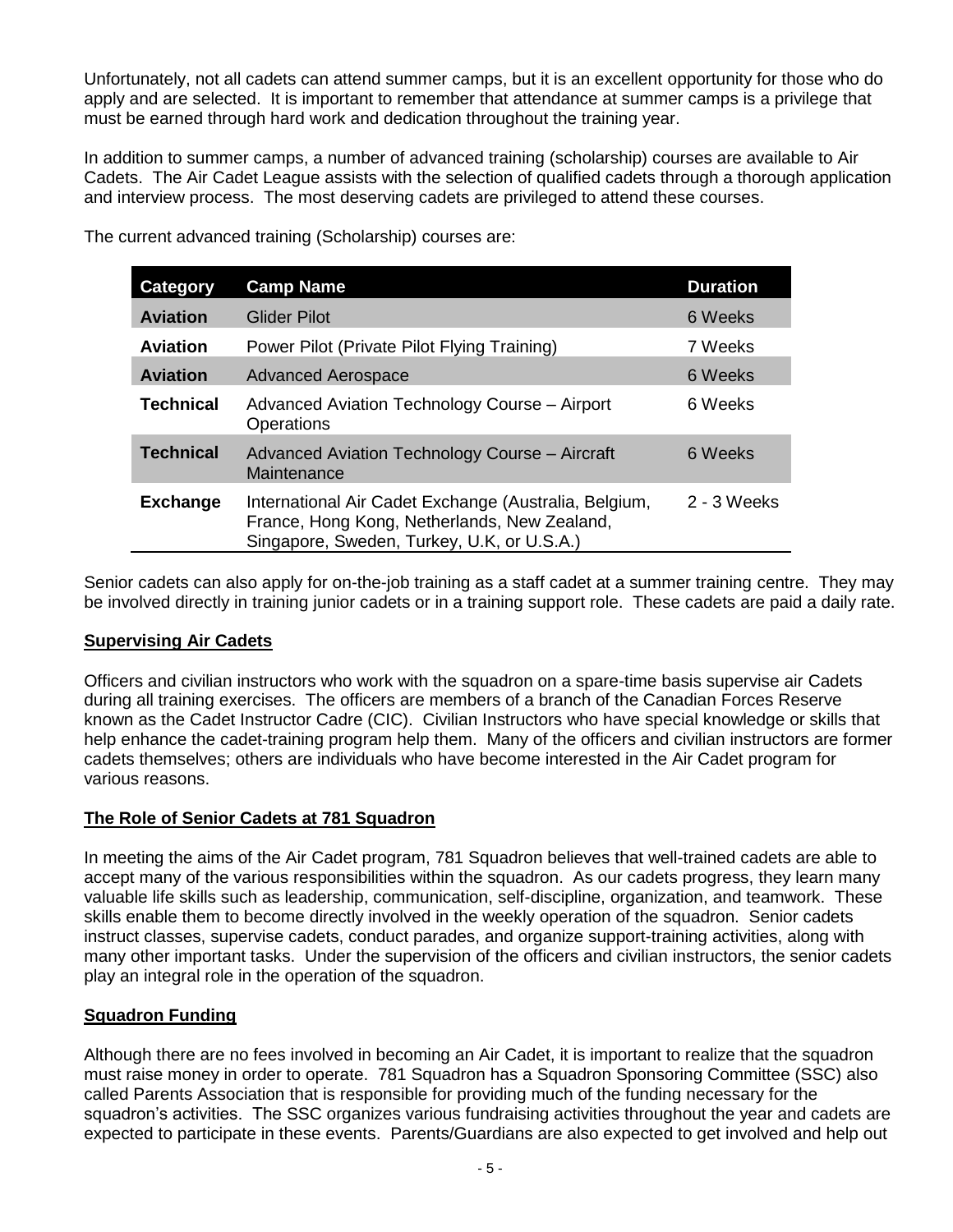where needed. Additional information about the SSC and how parents/guardians can help the squadron is located in the SSC Parent/Guardian Information Package. Just as the cadets "pay" for their cadet experience with a commitment to the program and to do their best, parents "pay" for their cadets to attend with their commitment to help the squadron operate. 781 is also looking for direct monetary donations; all donations will receive tax receipts.

### **Online Information**

There are a lot of websites with information about cadets in general and air cadets in particular. Here are a few to get you started:

- Official national website of the Canadian Cadet Organizations: [www.cadets.ca](http://www.cadets.ca/)
- Website for 781 Squadron: [www.781aircadets.ca](http://www.781aircadets.ca/)
- 781 Facebook: [www.facebook.com/781RCACS](http://www.facebook.com/781RCACS)
- Official website for the Air Cadet League of Canada: [www.aircadetleague.com](http://www.aircadetleague.com/)
- Official website for the Alberta Provincial Committee Air Cadet League of Canada: [www.aircadetleague.ab.ca/](http://www.aircadetleague.ab.ca/)
- Subscribe to the squadron email list by sending email to: [781aircadets+subscribe@googlegroups.com](mailto:781aircadets+subscribe@googlegroups.com)

#### **Answers to Some Commonly Asked Questions About Air Cadets**

#### *What are the requirements to join Air Cadets?*

You must have reached your 12<sup>th</sup> birthday, but not be older than 18 in order to become an Air Cadet. You must also be a Canadian Citizen or landed immigrant. You will be required to fill out some paperwork, which must be signed by your parents/guardian, and we will need your Alberta Health Care number and a photocopy of your birth certificate.

#### *What forms do I have to fill out when I join?*

For new cadets, we need to make a photocopy of your birth certificate (passport or permanent resident card) and Alberta Health Card, and you need to fill out several forms.

#### *How long must I stay in Air Cadets once I join?*

A cadet is free to leave the Air Cadet program at any time; however, you are encouraged to try the program for at least three months before you make your decision. The Air Cadet program is probably different than anything you've done before, and while many cadets feel quite comfortable with things right from the beginning, others take a few weeks or months to get a true feeling of everything. Once you've been involved for a few months, get used to the program, and make a few friends, we're sure you will find that you really enjoy being an Air Cadet. We will teach you everything you need to know as an Air Cadet, but just to give you an idea of what will be expected, we will explain some of the requirements of an Air Cadet. You must learn to care for your uniform, pressing it and polishing your boots; you must learn to act maturely and responsibly; you must attend weekly parades regularly and inform the squadron when you will not be able to attend the parades; and you must be willing to work and learn in a team environment, accepting challenges and learning from mistakes. This may seem like a lot, but we're always here to help and you will have plenty of time to learn these important skills.

#### *Do I have to join the Canadian Forces after I'm done cadets?*

No. There is absolutely no obligation to serve in the Canadian Forces. Some Air Cadets do choose to join the Canadian Forces and their cadet training does help them, but it is strictly their choice.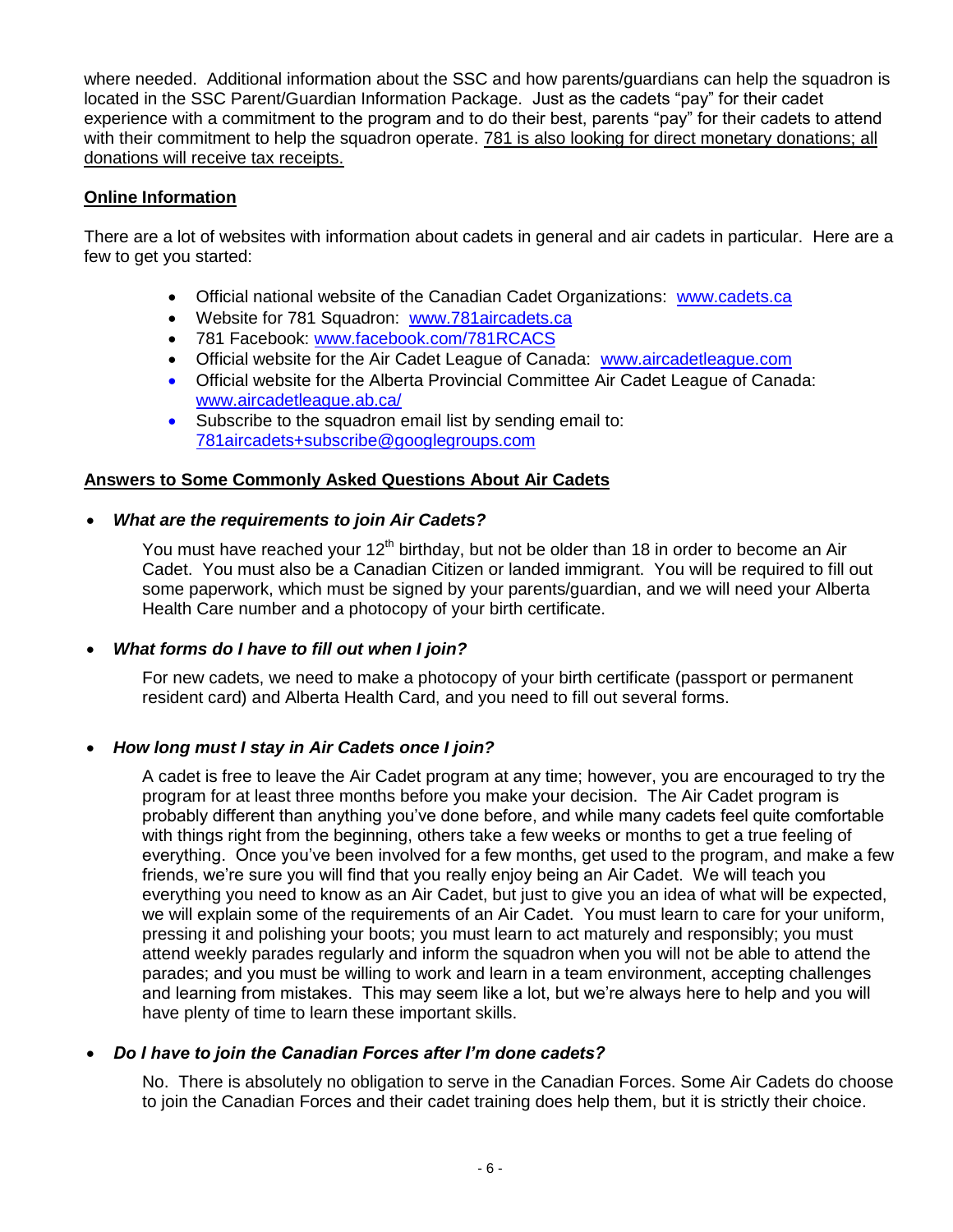#### *Do I have to buy my uniform or any special equipment?*

You are issued a uniform on loan from the Department of National Defence. You do not have to pay for it; however, it is your responsibility to care for it and return it once you leave the squadron. As a new cadet, you will be provided a free name tag, additional name tag can be purchased at the canteen. As far as special equipment goes, you will need to purchase shoe polish for your boots, and possibly some equipment and clothing for weekend exercises (campouts) if you don't already have it. The equipment you need includes warm civilian clothing, boots, dishes and utensils, and a sleeping bag.

#### *Are there any other costs in being an Air Cadet?*

If you are a male, you may need a haircut more often than before! The squadron also has a kit shop, and there is a canteen at break each week that sells drinks and healthy snacks. We *may*  also order squadron jackets or yearbooks for those cadets who are interested. It is up to you if you want to purchase any of these items. Periodically, different squadrons hold dances, and you would have to pay your own admission (usually about \$5 - \$10) if you want to attend. If the squadron goes on a tour out of the city or province, you would have to provide your own spending money – how much is up to you and your parents.

#### *Do I have to do lots of marching?*

Lots of new cadets worry about this. Marching and drill is definitely a part of a cadet's training because it helps develop teamwork and discipline. But it is only one part. There are plenty of other courses that you will be taking. Many cadets find that they actually enjoy doing drill once they learn more about it.

#### *How often can I go flying?*

Generally, our squadron goes gliding twice a year. We also have powered familiarization flying for each level throughout the training year. This activity depends heavily on successful fundraising, as it is very expensive, and, of course, the weather.

#### *How often do we go camping?*

We try to organize two or three weekend bush survival courses per training year. These courses are open to all cadets to attend.

#### *When can I start participating in the squadron's activities?*

Once your paperwork is completed, you can participate in all the activities offered to your level of training. Your paperwork, however, is not complete until your parents/guardian(s) have signed the permission forms and we have your Alberta Health Care number and a photocopy of your birth certificate.

#### *How do I find out about the activities that are available to me?*

At the end of every parade night, the announcements are read. It is very important that you listen to these, as they will provide you with all the information about upcoming events. You can also find out about the activities on the squadron website, which you can find at www.781aircadets.ca/. Parents/Guardians are welcome and encouraged to come in for closing parade each night so that you too can hear the announcements, read the bulletin board, and keep up on what's happening. Parents/Guardians are strongly encouraged to attend Parent Sponsoring Committee meetings around 7:30 p.m. after the CO's Parade on the first Wednesday of each month to find out more about the activities in which their cadet is involved.

*How do I become involved in these activities?*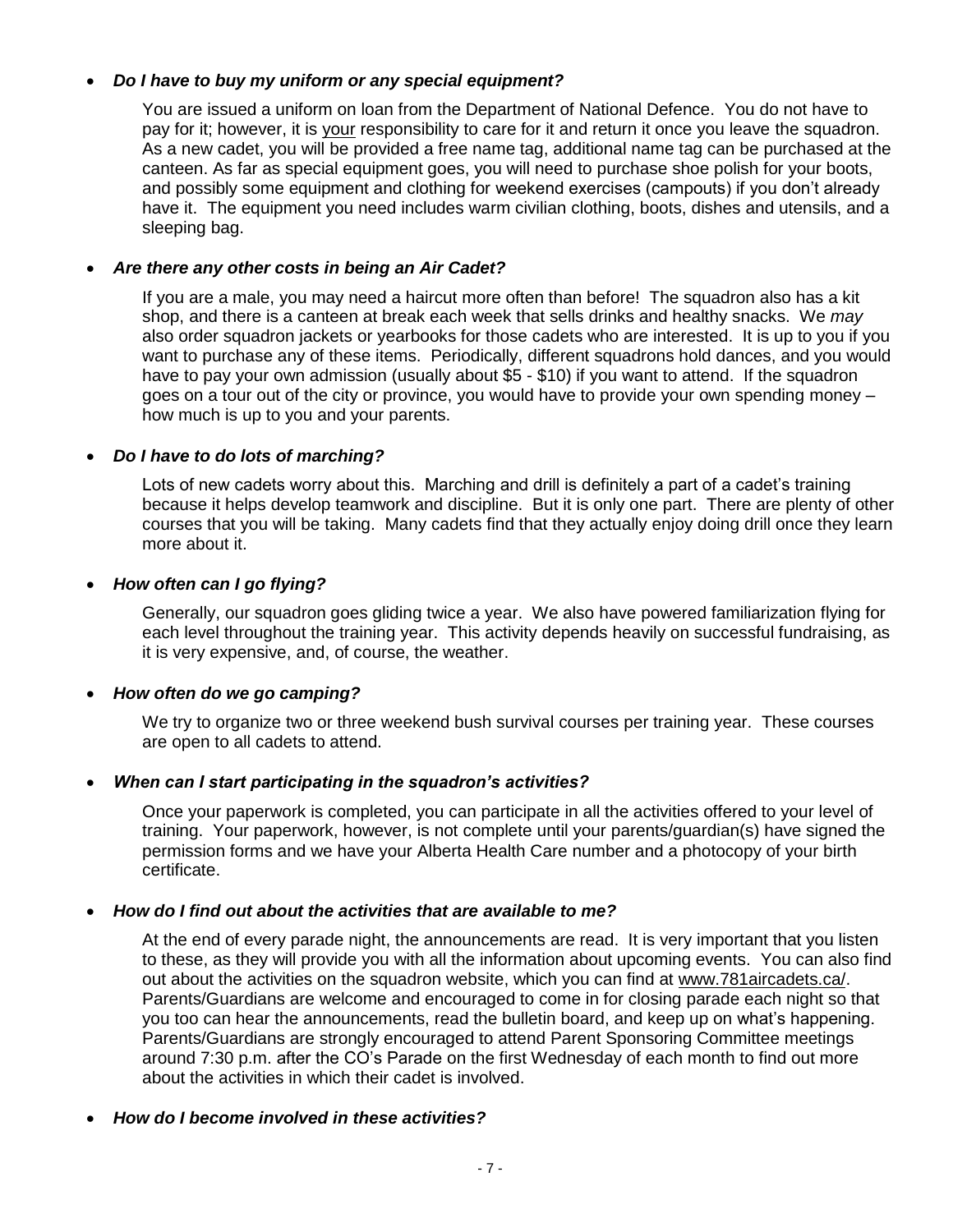For every activity, we have a sign-up sheet for cadets who are interested in attending. If you want to attend an activity, you must put your name on the sign-up sheet. It is important that you sign up because we base our quotas for food, accommodation, and transportation on this sign-up. Also, if you can't make it to an activity, you should either take your name off of the sign-up list or call the squadron headquarters at 403-289-1617 to cancel, as there is probably a waiting list of other cadets who would like to go if you cannot.

#### *What if I can't make it to a parade?*

You can be excused from a parade by phoning the squadron headquarters and leaving a message on the answering machine at 403-289-1617, before the start of the parade night at 1830 hrs. Being absent with excuse will not harm your attendance record, however, unexcused absences will. It should be noted that any absences, excused or not, will have an effect on your training as you will be missing classes, so you should make every effort to make it to parade.

#### *Who do I talk to if I have a question or a problem?*

Every new cadet is assigned a corporal who is responsible for that cadet. Your corporal should be able to answer your questions or find the answers to your questions. This person will be a big help to you in becoming familiar with the squadron. If your corporal can't answer your question, he/she will ask the next highest cadet in the chain of command. This way, cadets can feel comfortable talking to other cadets that are approximately the same age. Uniformed officers and civilian instructors are also available at all times to help cadets with any problems.

#### **Air Cadet Training**

During the training year, the young men and women who are members of the squadron participate in both theoretical and practical classes. Some of these classes include:

**Community Service:** To encourage cadets to become more active in their communities through participation in a community service activity as a member of a group. Contributes directly to the achievement of the program aim of developing the attributes of good citizenship, and the participant outcome of proactive citizenship.

**Leadership:** To train cadets to embrace the role of a follower while participating in activities as a member of a team. Contributes directly to the achievement of the program aim of developing the attributes of leadership and the participant outcome of social competence.

**Personal Fitness and Healthy Living:** To encourage cadets to set and pursue personal goals that contribute to active living. Contributes directly to the achievement of the program aim of promoting physical fitness, and the participant outcome of physical well-being.

**Recreational Sports:** To encourage cadets to actively participate in recreational sport activities and contribute directly to the achievement of the program aim of promoting physical fitness and the participant outcome of physical well-being.

**Air Rifle Marksmanship:** To familiarize the cadet with range operations and the firing of the cadet air rifle. Contributes indirectly to the achievement of the program aim of developing the attributes of good citizenship and leadership through the use of competitive shooting as a network for the development of self-discipline and teamwork. It also contributes indirectly to the participant outcome of emotional and physical well-being through building of self-esteem and promotion of an active lifestyle.

**General Cadet Knowledge:** To provide cadets with information on the opportunities inherent in the Air Cadet Program, and provide them the basic skills to allow the cadet to integrate comfortably as members of the squadron. Contributes directly to the achievement of the program aim of stimulating an interest in the air activities of the CF and the participant outcome of understanding the CF.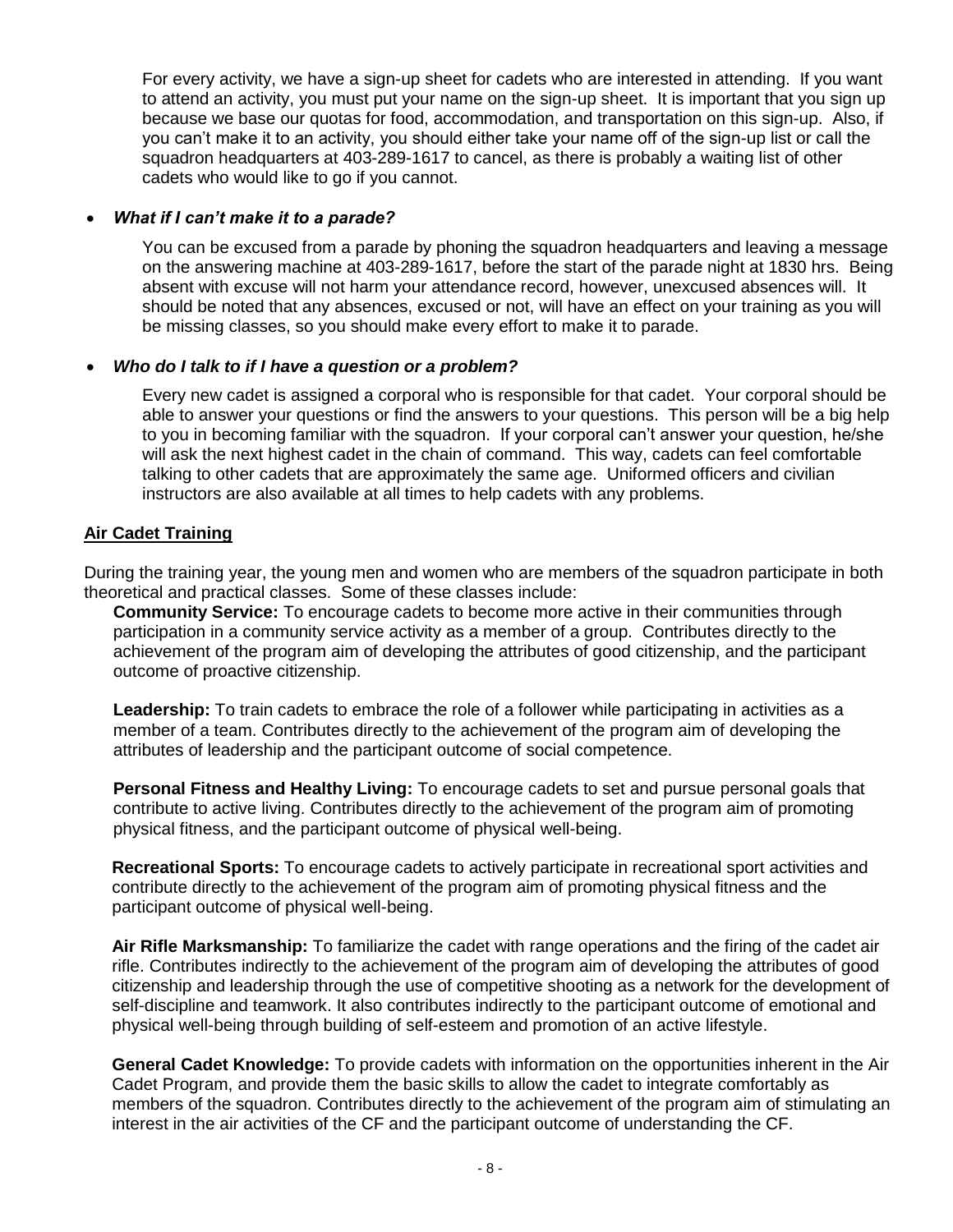**Drill:** Teaches new cadets the skills required to competently participate in an ACR parade and the participant the outcome of social competence through participation in a team activity.

 **CF Familiarization:** Introduces the cadets to CF history and traditions.

**Canadian Aviation, Aerospace and Aerodrome Operations Community Familiarization:** Gives the cadets an opportunity to participate in activities within the subject communities. Achievement of the participant outcomes of social competence, cognitive competence, and proactive citizenship.

**Radio Communication:** Shows the cadets how to communicate effectively in the field and while participating in familiarization flights using the phonetic alphabet.

**Aviation Activities:** Introduces the cadets to aircraft and their components and aviation history.

**Aerospace Activities:** Introduces the cadets to notions of aerospace. Contributes to the achievement of the participant outcomes of social competence, cognitive competence, and proactive citizenship.

**Aerodrome Operations Activities:** Introduces the cadets to ground-based aviation opportunities and augment the cadet's knowledge of the operations necessary at most aerodromes and to further stimulate an interest in ground-based aviation opportunities.

**Aircrew Survival:** Trains the cadets how to successfully sleep out-of-doors in a supervised simulated aircrew survival group activity. Proficiency Level Two aircrew survival is to further develop the cadet's survival skills.

**Biathlon:** Provides the cadet with an opportunity to enhance individual marksmanship skills and personal fitness while introducing cadets to the sport of biathlon.

**Aviation History:** Engages the cadet in specific aspects of the history of aviation in Canada.

**Principles of Flight:** Teaches the cadets the rudiments of how aircraft fly.

**Propulsion:** Introduces the cadet to propulsion systems used in aviation.

**Aerospace:** Augments the cadet's notions of aerospace.

**Aircraft Manufacturing and Maintenance:** Introduces the cadet to specialized aspects of the aviation industry.

**All cadet squadrons are also required to complete the Positive Social Relationships For Youth Training (PSRYT) Program.**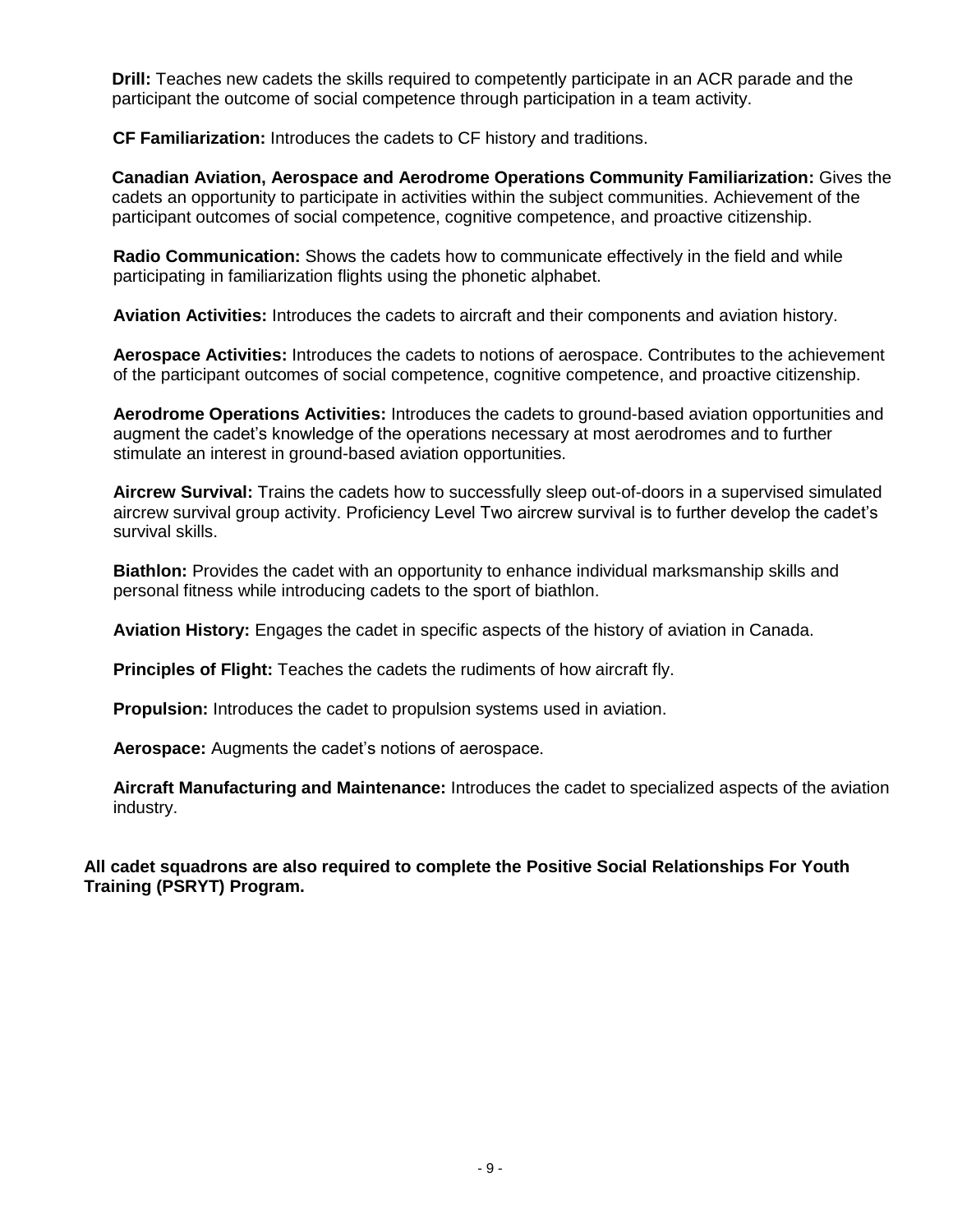### **Air Cadet Mandatory Level Training Program**

Each cadet must successfully complete all weekly training and mandatory support training in each level in order to move into the next level. It is the cadet's responsibility to ensure that all aspects of the training are complete. Examples of topics included in the first three levels of cadet training are below.

| <b>LEVEL ONE:</b> | <b>Weekly Training</b>                                                                       | <b>Support Training</b>           |
|-------------------|----------------------------------------------------------------------------------------------|-----------------------------------|
|                   | Citizenship                                                                                  | <b>Physical Fitness Activity</b>  |
|                   | <b>Community Service</b>                                                                     | Gliding or Familiarization Flying |
|                   | Leadership                                                                                   | Weekend Field Training Exercise   |
|                   | Personal Fitness and Healthy Living                                                          | Range Practice                    |
|                   | <b>Recreational Sports</b>                                                                   | Annual Inspection                 |
|                   | Air Rifle Marksmanship                                                                       |                                   |
|                   | General Cadet Knowledge                                                                      |                                   |
|                   | Drill                                                                                        |                                   |
|                   | <b>CF Familiarization</b>                                                                    |                                   |
|                   | Canadian Aviation, Aerospace and<br><b>Aerodrome Operations Community</b><br>Familiarization |                                   |
|                   | <b>Radio Communication</b>                                                                   |                                   |
|                   | <b>Aviation Activities</b>                                                                   |                                   |
|                   | <b>Aerospace Activities</b>                                                                  |                                   |
|                   | <b>Aerodrome Operations Activities</b>                                                       |                                   |
|                   | <b>Aircrew Survival</b>                                                                      |                                   |

 $L$ **EVEL TWO:** 

| <b>Weekly Training</b>                 | <b>Support Training</b>                |
|----------------------------------------|----------------------------------------|
| Citizenship                            | <b>Citizenship Activity</b>            |
| <b>Community Service</b>               | <b>Physical Fitness Activity</b>       |
| Leadership                             | <b>Weekend Field Training Exercise</b> |
| Personal Fitness and Healthy Living    | Annual Inspection                      |
| <b>Recreational Sports</b>             | Gliding or Familiarization Flying      |
| Air Rifle Marksmanship                 |                                        |
| General Cadet Knowledge                |                                        |
| Drill                                  |                                        |
| <b>Biathlon</b>                        |                                        |
| <b>Aviation History</b>                |                                        |
| <b>Principles of Flight</b>            |                                        |
| Propulsion                             |                                        |
| Aerospace                              |                                        |
| <b>Aerodrome Operations</b>            |                                        |
| Aircraft Manufacturing and Maintenance |                                        |
| <b>Aircrew Survival</b>                |                                        |
|                                        |                                        |